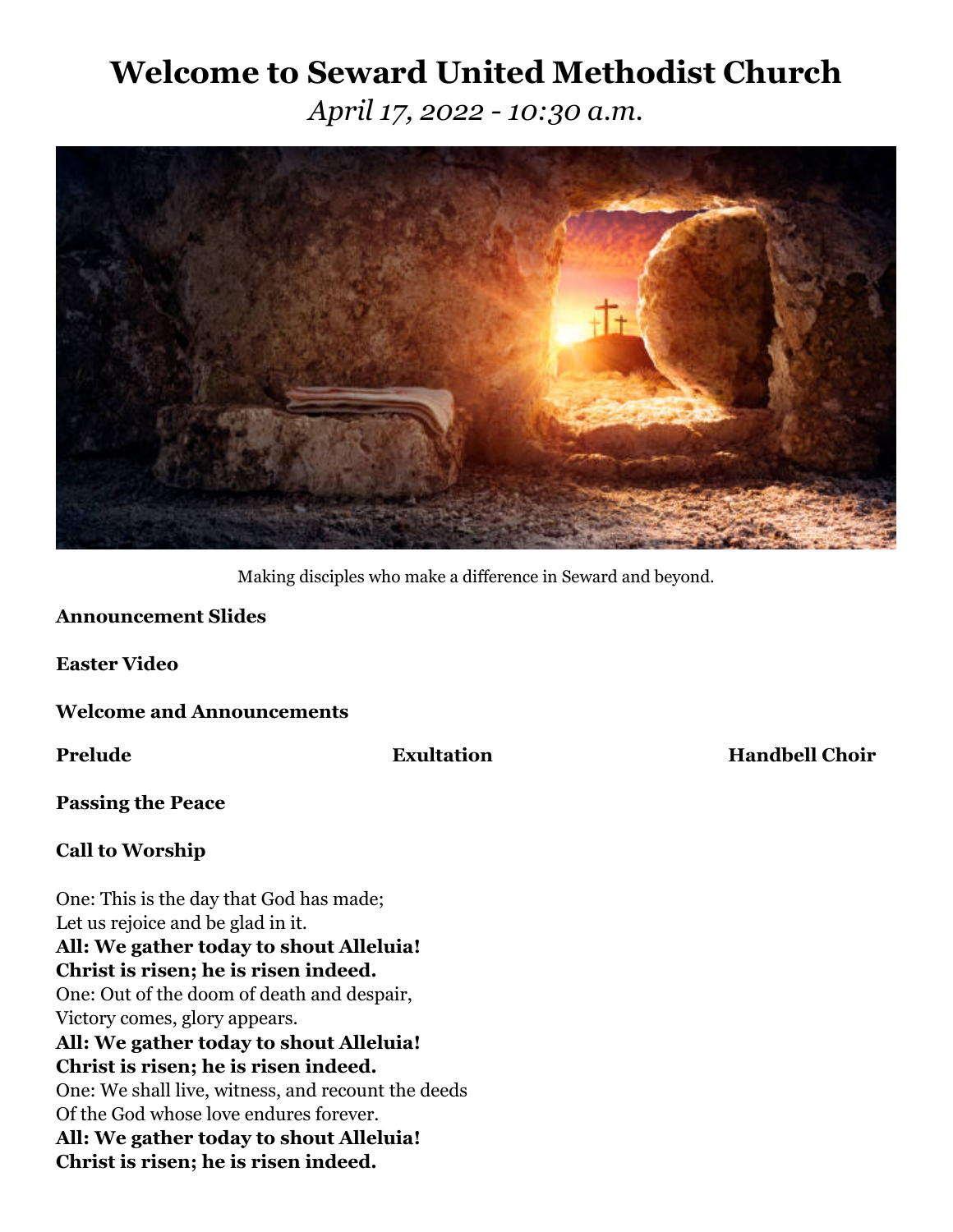### **Song of Praise Because of Your Love**

Verse As we come into Your presence We remember ev'ry blessing? That You've poured out so freely from above Lifting gratitude and praises For compassion so amazing Lord we've come to give You thanks For all You've done

Chorus Because of Your love we're forgiven? Because of Your love our hearts are clean We lift You up with songs of freedom Forever we're changed because of Your love

CCLI Song # 4662501 Brenton Brown | Paul Baloche © 2006 Thankyou Music (Admin. by Capitol CMG Publishing) Integrity's Hosanna! Music (Admin. by Integrity Music) For use solely with the SongSelect® Terms of Use. All rights reserved. [www.ccli.com](http://www.ccli.com)

CCLI License # 944110

### **Common Prayer**

O, Redeeming God, Like Mary of Magdala weeping at the tomb, we, too, have witnessed the wonders of your work with our own teary eyes. In this hour, O God, Elevate us in Christ and with the power of the Holy Spirit, so that others may be awakened through our preaching and proclaiming the good news: news of healing, peace, justice, and community for all people. Amen.

# **Special Easter Video**

### **Children's Time**

#### **Special Music Video Rolling That Stone Away Preschool Praise**

# **II Corinthians 5: 16-20**

<sup>16</sup> From now on, therefore, we regard no one from a human point of view; even though we once knew Christ from a human point of view, we know him no longer in that way. 17 So if anyone is in Christ, there is a new creation: everything old has passed away; see, everything has become new! 18All this is from God, who reconciled us to God's self through Christ, and has given us the ministry of reconciliation; 19 that is, in Christ God was reconciling the world to God's own self, not counting their trespasses against them, and entrusting the message of reconciliation to us. 20 So we are ambassadors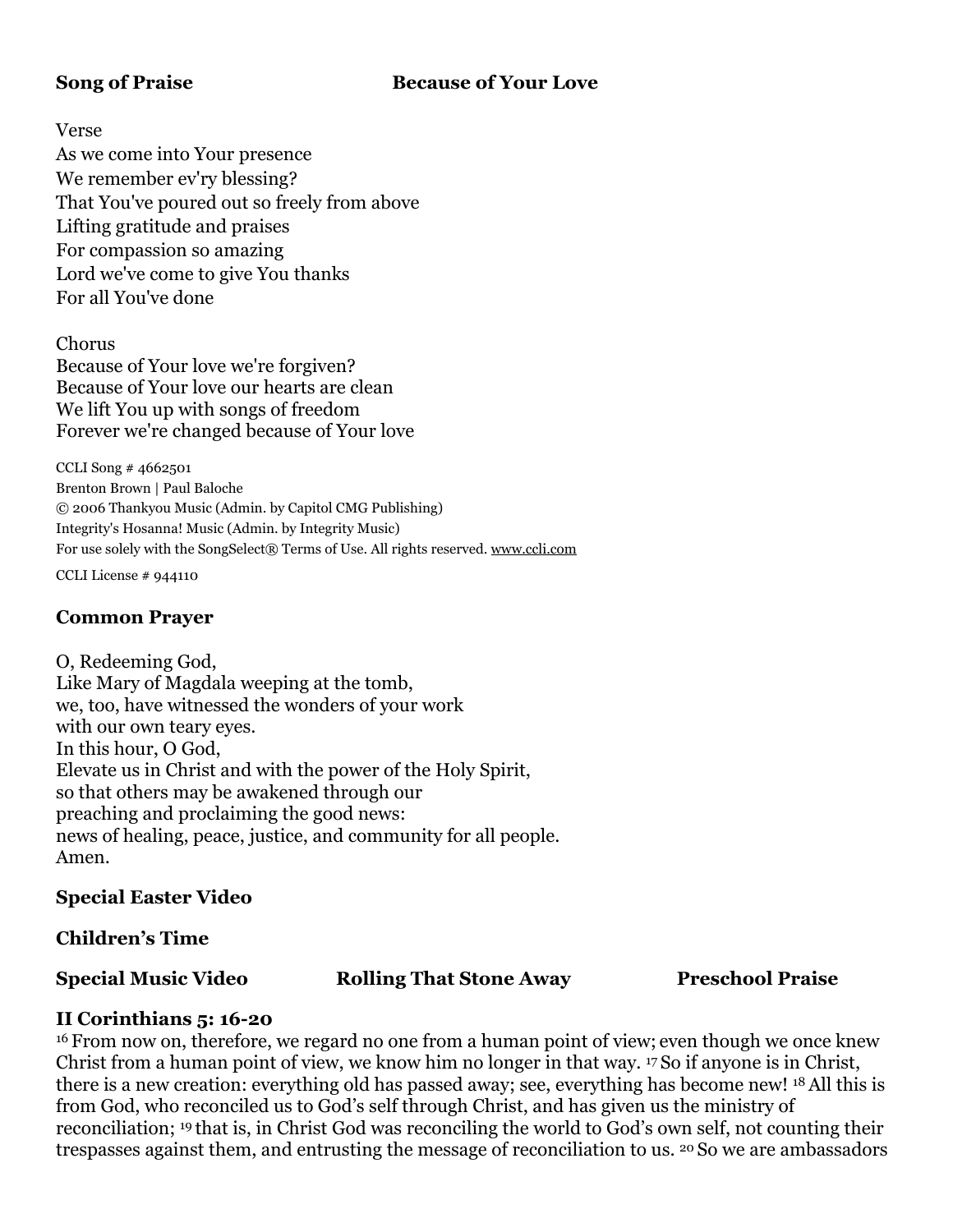for Christ, since God is making this appeal through us; we entreat you on behalf of Christ, be reconciled to God.

### **John 20: 11-18**

<sup>11</sup> Mary stood weeping outside the tomb. As she wept, she bent over to look into the tomb; <sup>12</sup> and she saw two angels in white, sitting where the body of Jesus had been lying, one at the head and the other at the feet. 13 They said to her, "Woman, why are you weeping?" She said to them, "They have taken away my Lord, and I do not know where they have laid him." 14When she had said this, she turned around and saw Jesus standing there, but she did not know that it was Jesus. 15 Jesus said to her, "Woman, why are you weeping? Whom are you looking for?" Supposing him to be the gardener, she said to him, "Sir, if you have carried him away, tell me where you have laid him, and I will take him away." 16 Jesus said to her, "Mary!" She turned and said to him in Hebrew, "Rabbi!" (which means Teacher). 17 Jesus said to her, "Do not hold on to me, because I have not yet ascended. But go to my brothers and say to them, 'I am ascending to my God and your God.'" 18 Mary Magdalene went and announced to the disciples, "I have seen the Lord"; and she told them that Jesus had said these things to her.

# **Hymn** Christ is Risen **UMH** 307

| 1 Christ is risen!               | 2 Christ is risen!             |  |
|----------------------------------|--------------------------------|--|
| Shout Hosanna!                   | Raise your spirit              |  |
| Celebrate this day of days.      | from the caverns of despair.   |  |
| Christ is risen!                 | Walk with gladness             |  |
| Hush in wonder;                  | in the morning.                |  |
| all creation is amazed.          | See what love can do and dare. |  |
| In the desert                    | Drink the wine of              |  |
| all-surrounding,                 | resurrection,                  |  |
| see, a spreading tree has grown. | not a servant, but a friend;   |  |
| Healing leaves of                | Jesus is our                   |  |
| grace abounding                  | strong companion.              |  |
| bring a taste of love unknown.   | Joy and peace shall never end. |  |
| 3 Christ is risen!               |                                |  |
| Earth and heaven                 |                                |  |

**Sermon "New Life in Christ"** Rev. Dr. Mary Kay Totty

### **The Prayers of the People**

nevermore shall be the same.

where the world is still in pain.

"Christ is risen! Get you gone!"

Break the bread of

new creation

Tell its grim, demonic chorus:

God the First

and Last is with us. Sing Hosanna everyone!

Please share your joys or concerns at the microphone or in the comments on Facebook or by texting us at 402-810-8900.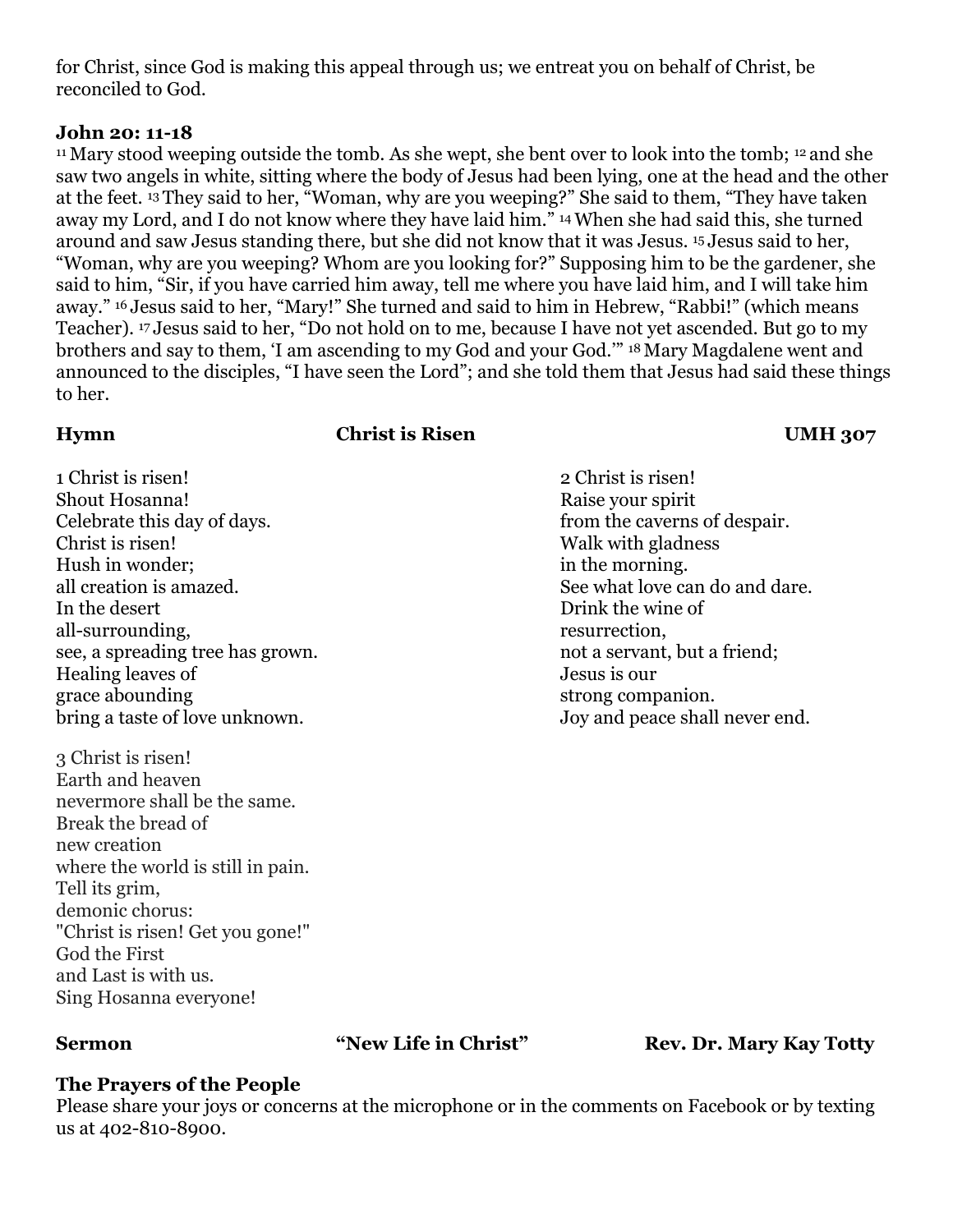Lord I lift Your name on high Lord I love to sing Your praises I'm so glad You're in my life I'm so glad You came to save us You came from heaven to earth to show the way From the earth to the cross, my debt to pay From the cross to the grave, from the grave to the sky Lord I lift Your name on high

> Sharing of Joys & Concerns Pastoral Prayer The Lord's Prayer

| <b>Offertory</b>                      | <b>Reflections on Kelvingrove</b>               | <b>Handbell Choir</b> |
|---------------------------------------|-------------------------------------------------|-----------------------|
| <b>Doxology</b>                       | <b>Praise God, from Whom All Blessings Flow</b> | <b>UMH 94</b>         |
| praise God, all creatures here below; | Praise God, from whom all blessings flow;       |                       |

praise God, all creatures here below; Alleluia! Alleluia! Praise God, the source of all our gifts! Praise Jesus Christ, whose power up lifts! Praise the Spirit, Holy Spirit! Alleluia! Alleluia! Alleluia!

# **Prayer of Dedication**

For the wondrous ways this offering will bless this community, help us nurture caring relationships with our neighbors, and do our part to liberate all who are experiencing oppression, we dedicate these gifts. Let this offering, and the works of our hands and feet, be the resurrection we need to see in the world. Amen.

# **CELEBRATION OF HOLY COMMUNION**

# **A Great Thanksgiving For Easter**

*This Great Thanksgiving incorporates texts from "Christ the Lord is Risen Today" by Charles Wesley as congregational responses. The text are used in an order which best fits the Eucharistic Prayer.*  For Holy Communion, if at home, you may use whatever simple elements you have at hand — bread, crackers, pita, juice, water, wine. If you are at in person worship please follow the instructions given by the Pastor. The bread is gluten free.

*ALL SINGING: UMH 302, v. 1 Christ the Lord is risen today, Alleluia! Earth and heaven in chorus say, Alleluia! Raise your joys and triumphs high, Alleluia! Sing, ye heavens, and earth reply, Alleluia!*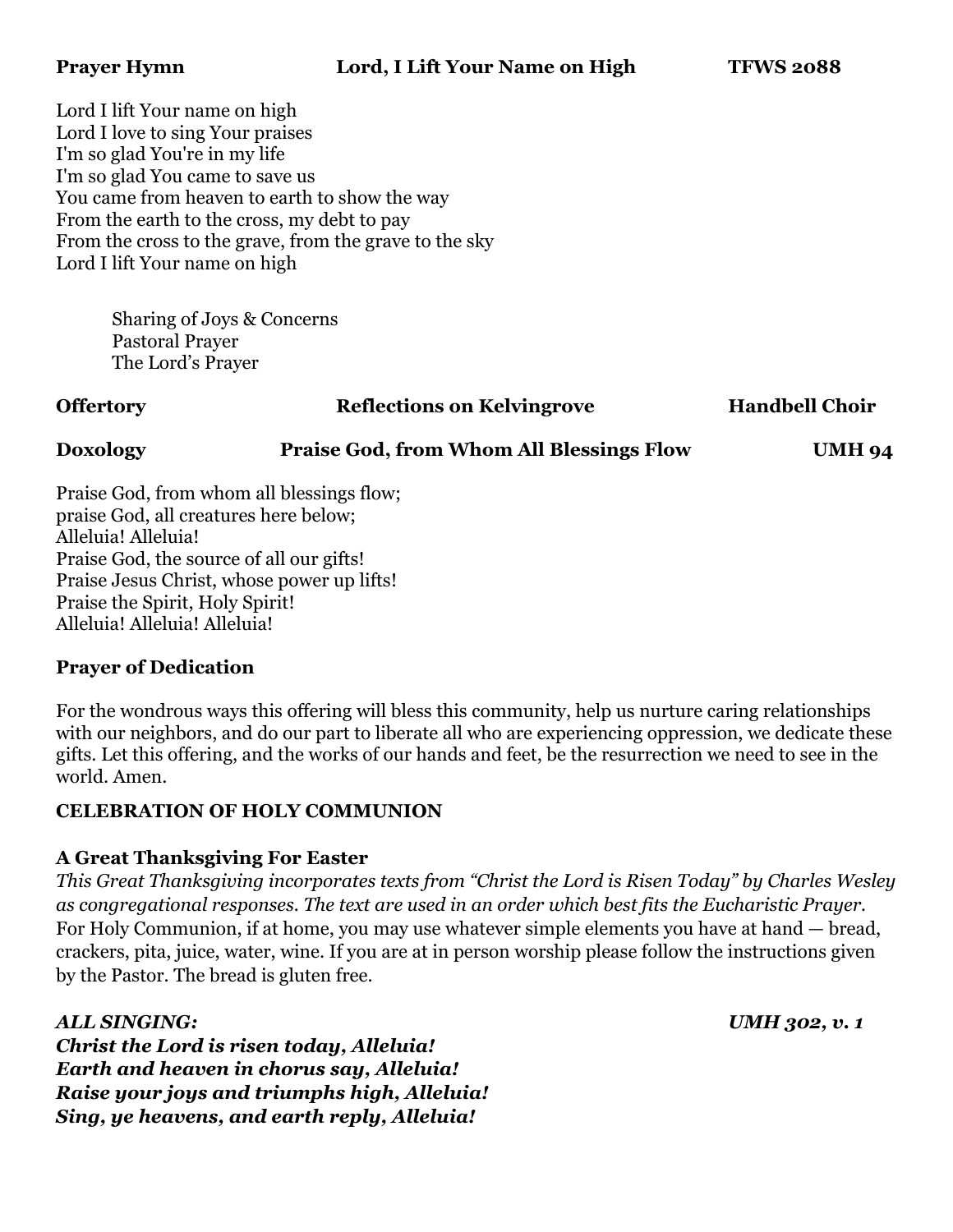ONE: Holy One, Eternal and Blessed

## **ALL: We lift up our hearts to You.**

ONE: Your love overflows, calling the wonder of creation into being Filling the world with beauty and goodness

# **ALL: Receive our thanks and praise**

ONE: We join the company of heaven and Your faithful in every time and place in celebrating Your victory over sin and death

# *ALL SINGING: UMH 302, v. 2*

*Love's redeeming work is done, Alleluia! Fought the fight, the battle won, Alleluia! Death in vain forbids him rise, Alleluia! Christ has opened paradise, Alleluia!*

#### ONE:

Glory to You, God of grace and majesty and glory to Your Son, Jesus Christ, our Savior and Savior of the world

On the third day, You raised Jesus from the dead. Death could not destroy him! The grave could not enslave him!

### *ALL SINGING: UMH 302, v. 3*

*Lives again our glorious King, Alleluia! Where, O death, is now thy sting? Alleluia! Once He died our souls to save, Alleluia! Where's thy victory, boasting grave? Alleluia!*

#### ONE:

The world despised and rejected You. You responded with grace, humility and welcome. The proud questioned Your power, devised Your death. You responded with peace, forgiveness and new life.

**ALL SPEAKING: Forgive us, merciful Jesus Our arrogance, Our selfishness, Our violence. Instead, make us like You.**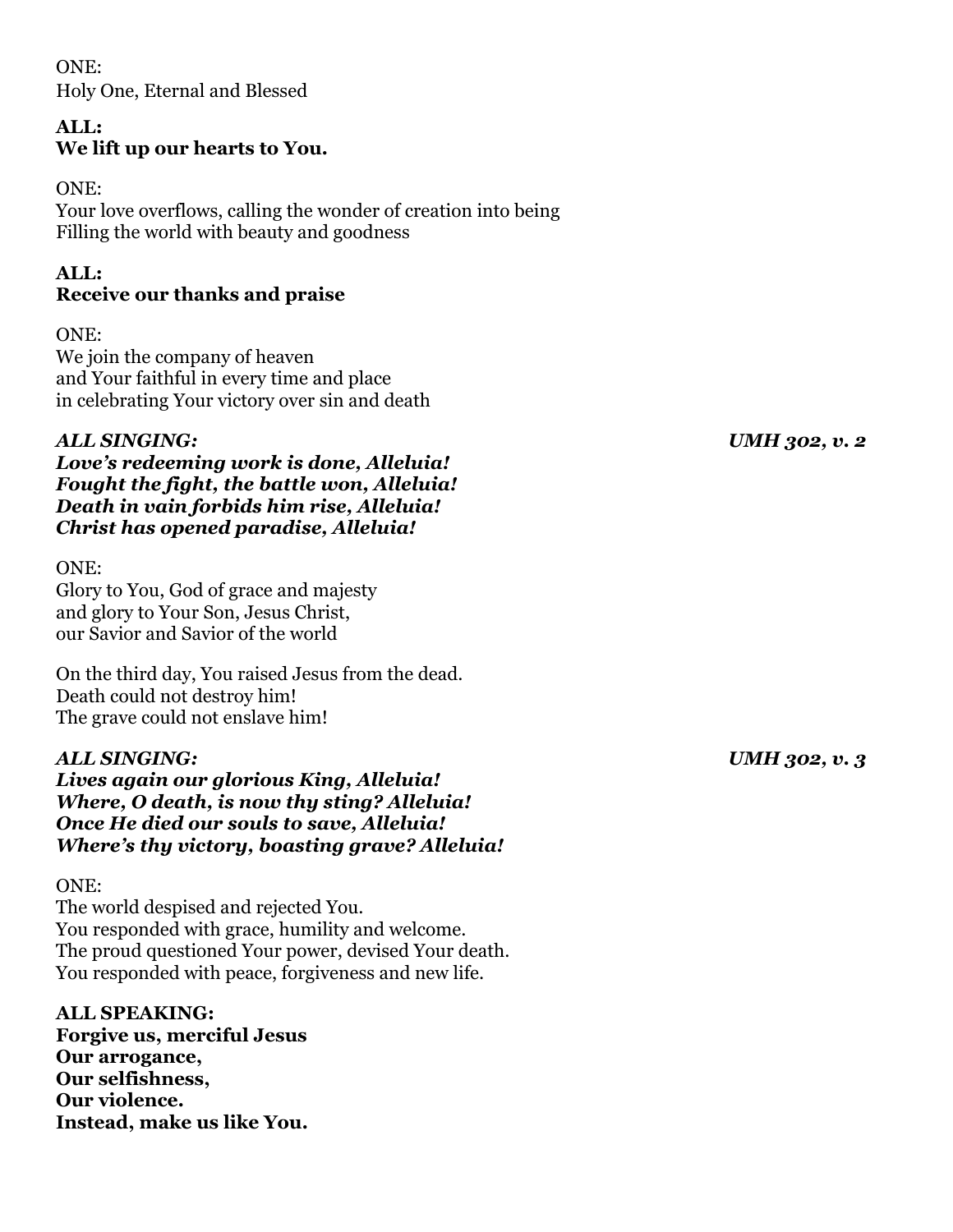#### ONE:

On the night in which he gave himself up for us, Jesus took bread, gave thanks to You, broke the bread, gave it to those gathered around the table, and said: "Take, eat; this is the bread of life which is given for you. Do this in remembrance of me."

When the supper was over, he took the cup, gave thanks to You, gave it to those gathered and said: "Drink from this, all of you; this is the sign of the new covenant, poured out for you and for many for the forgiveness of sins. Do this, as often as you drink it, in remembrance of me."

#### **ALL SPEAKING: We remember You We need You We claim Your resurrection power: Dying, You destroyed our death Rising, You restored our life. Christ Jesus, come in glory.**

ONE: Come Christ Jesus And come Holy Spirit, Abide with us and in us And on these gifts of bread and cup Make them be for us the bread of life and the cup of grace That we may be, now and forever, Your Easter people, Whole, Holy, Alive One with You and one with each other Together fulfilling Your saving work

#### *ALL SINGING: UMH 302, v. 6*

*King of glory, soul of bliss, Alleluia! Everlasting life is this, Alleluia! Thee to know, Thy power to prove, Alleluia! Thus to sing, and thus to love, Alleluia!*

\*\*\*\*\*\*\*\*\*\*\*\*\*

A Great Thanksgiving For Easter © 2015 Lisa Ann Moss Degrenia. You are welcome to use this work in a worship setting with proper attribution. Please contact Lisa for information and permission to publish this work in any fo

#### **Sharing of the Bread and Cup**

#### **Song of Praise Mighty to Save**

Verse 1 Ev'ryone needs compassion Love that's never failing Let mercy fall on me Ev'ryone needs forgiveness